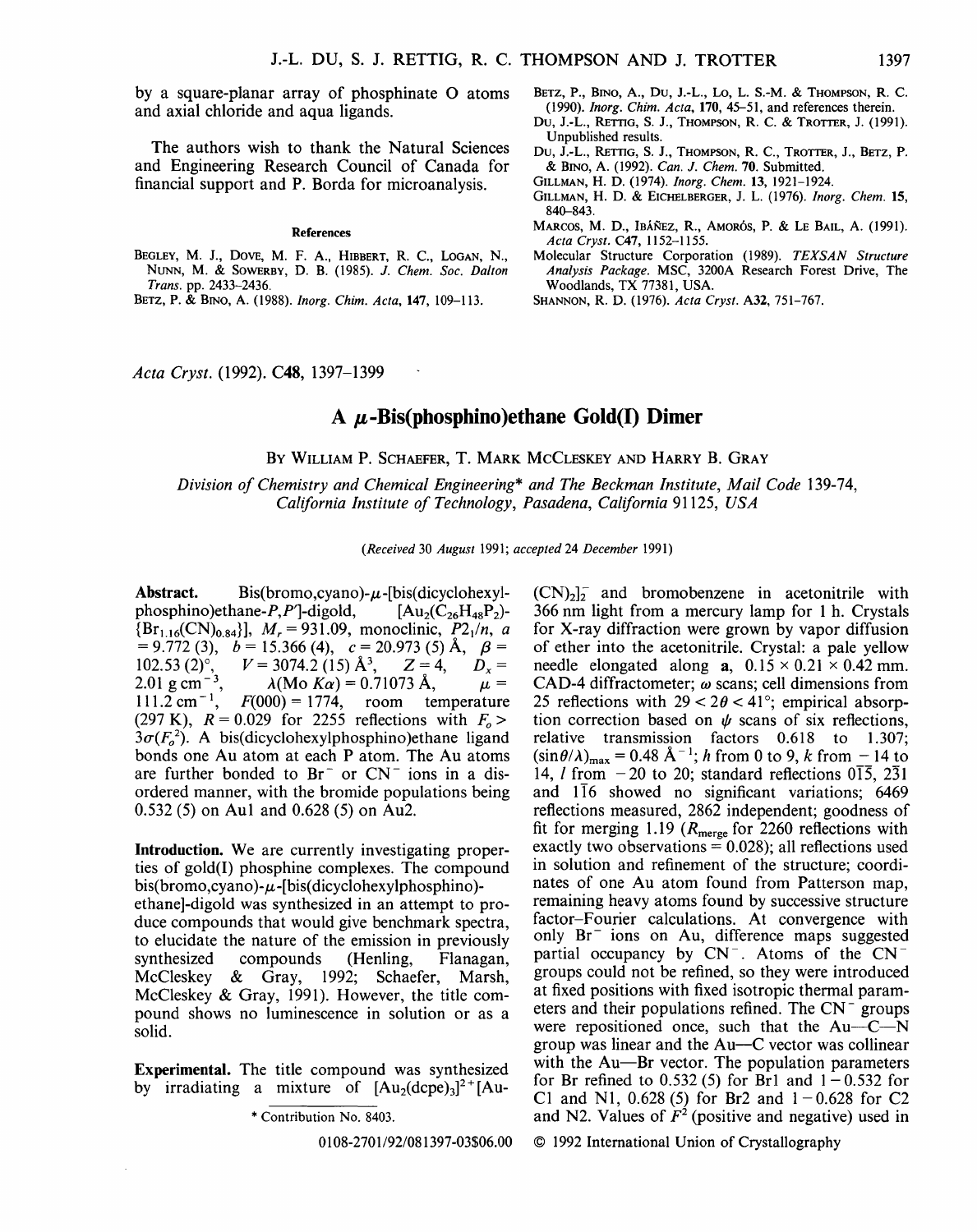$(0.014\overline{I})^2$ . In the final least-squares cycle, maximum shift to e.s.d.  $\leq 0.01$ ; final difference map had peaks of 1.25 e  $\AA$ <sup>-3</sup> and holes of 0.89 e  $\AA$ <sup>-3</sup>; all large peaks are in the vicinities of the Au and Br atoms. Atomic scattering factors taken from Cromer & Waber (1974), dispersion corrections from Cromer (1974). Programs used were those of the *CR YM* crystallographic computing system (Duchamp, 1964) and *ORTEPII* (Johnson, 1976).

Discussion. Final parameters are given in Table 1, with selected distances and angles in Table 2.\* Fig. 1 shows a view of the molecule, with the  $Br^-$  and  $CN^$ ions both shown on both Au atoms. The three atoms of these ions are so close together that they could not be refined simultaneously, and even when the location of the Br atom was fixed, the C-N distance became unrealistic. Thus our model for the cyanide is idealized and its inadequacies may explain the relatively large peaks in the final difference map that we note in the vicinity of the Au and Br atoms. The geometry of the remainder of the structure is well determined, however, and has no surprises. The Au-P distances, 2.264 (3) and 2.254 (3)  $\AA$ , are only slightly shorter than the average of 2.300 A reported for non-chelating Au-P distances (Orpen, Brammer, Allen, Kennard, Watson & Taylor, 1989) and the Au-Br distances, even though perhaps influenced by the presence of the cyanide ligands, are 2.405 (2) Å, close to the 2.413 (28) Å average reported in the same survey. The P-Au-Br angles full-matrix least-squares refinement; H atoms positioned by calculation (C—H  $0.95 \text{ Å}$ ) and included as constant contributions to the structure factors; H-atom parameters not refined but repositioned once near conclusion of refinement; H-atom thermal parameters based on  $U_{\text{eq}}$  of bonded C atom. Positional and anisotropic displacement parameters for all non-H atoms, population parameters for Brl and Br2, and a scale factor refined; a secondaryextinction parameter refined to zero, so it was not included in the final calculations. For 2747 reflections with  $F_o^2 > 0$ , *R* on  $F = 0.042$ , *wR* on  $F^2 =$ 0.0033, and goodness of  $fit = 1.53$  for 2862 reflections and 291 parameters. Variances  $[\sigma^2(F_o^2)]$  derived from counting statistics plus an additional term,  $(0.014I)^2$ ; variances of the merged data by propagation of error plus another additional term,

Table 1. *Final refined coordinates*  $(\times 10^4)$  *and equiva*lent isotropic thermal parameters  $(A^2 \times 10^4)$ 

$$
U_{\mathbf{eq}}=(1/3)\Sigma_i\Sigma_jU_{ij}a_i^*a_j^*\mathbf{a}_i.\mathbf{a}_j.
$$

|                 | x           | у          | z          | $U_{eq}$ |
|-----------------|-------------|------------|------------|----------|
| Aul             | 1033(0.5)   | 514 (0.3)  | 2767 (0.2) | 412(1)   |
| Brl             | $-390(3)$   | 1800 (2)   | 2699 (1)   | 829 (11) |
| P١              | 2421 (3)    | $-676(2)$  | 2985 (1)   | 380 (8)  |
| C3              | 1926 (12)   | $-1655(7)$ | 2471 (5)   | 487 (33) |
| C4              | 418 (11)    | $-1660(7)$ | 2048 (4)   | 433 (31) |
| C11             | 2406 (10)   | $-1079(6)$ | 3810 (4)   | 338 (30) |
| C12             | 925 (11)    | $-1289(7)$ | 3868 (5)   | 505 (36) |
| C13             | 878 (13)    | $-1629(8)$ | 4542 (6)   | 628 (37) |
| C14             | 1522 (14)   | $-1015(9)$ | 5072 (5)   | 678 (41) |
| C15             | 2992 (13)   | $-772(8)$  | 5012(5)    | 632 (41) |
| C16             | 3061 (11)   | $-440(7)$  | 4346 (5)   | 527 (37) |
| C21             | 4234 (11)   | $-455(7)$  | 2913 (4)   | 440 (31) |
| C22             | 5298 (11)   | $-1151(7)$ | 3225 (5)   | 446 (34) |
| C <sub>23</sub> | 6716 (12)   | $-990(9)$  | 3055(5)    | 599 (41) |
| C <sub>24</sub> | 7251 (13)   | $-82(9)$   | 3239 (5)   | 615 (36) |
| C25             | 6173 (15)   | 621(8)     | 2962 (6)   | 691 (40) |
| C <sub>26</sub> | 4743 (12)   | 461 (8)    | 3121(5)    | 522 (35) |
| Au2             | 1600(0.5)   | 112(0.3)   | 1362 (0.2) | 359 (1)  |
| Br2             | 3068(2)     | 1370(1)    | 1365(1)    | 582 (7)  |
| P2              | 238(3)      | $-1084(2)$ | 1278(1)    | 367(8)   |
| C31             | $-1640(11)$ | $-850(7)$  | 985 (4)    | 431 (34) |
| C <sub>32</sub> | $-2140(12)$ | $-80(8)$   | 1330 (5)   | 571 (35) |
| C <sub>33</sub> | $-3627(13)$ | 158 (9)    | 1003(6)    | 698 (45) |
| C34             | $-4584(12)$ | $-628(10)$ | 983 (5)    | 749 (55) |
| C <sub>35</sub> | $-4088(12)$ | $-1407(9)$ | 655 (6)    | 724 (56) |
| C <sub>36</sub> | $-2595(11)$ | $-1638(8)$ | 978 (5)    | 574 (48) |
| C41             | 663 (11)    | $-1872(6)$ | 691 (5)    | 361 (31) |
| C <sub>42</sub> | 2073 (12)   | $-2323(7)$ | 919 (5)    | 542 (35) |
| C43             | 2370 (13)   | $-2941(8)$ | 402 (6)    | 646 (39) |
| C44             | 2233 (13)   | $-2527(8)$ | $-260(6)$  | 667 (42) |
| C45             | 824 (13)    | $-2105(7)$ | $-478(5)$  | 585 (37) |
| C46             | 539 (11)    | $-1457(7)$ | 18(5)      | 528 (35) |
|                 |             |            |            |          |

Table 2. *Selected distances* (A) *and angles* (°)

| 2,403(3)  | Br—Au1—P1        | 172.0(1) |
|-----------|------------------|----------|
| 2.264(3)  | $Br2 - Au2 - P2$ | 175.5(1) |
| 1.976     | $Au1-C1-N1$      | 179.3    |
| 1.851(11) | Au2—C2—N2        | 179.6    |
| 1.842(10) | $Au1-P1-C3$      | 118.0(4) |
| 1.843(11) | $AuI-PI-ClI$     | 109.6(3) |
| 1.547(15) | Aul $-P1-C21$    | 112.3(4) |
| 2.406(2)  | $Au2 - P2 - C4$  | 112.7(3) |
| 2.254(3)  | $Au2-P2-C31$     | 113.3(3) |
| 1.966     | $Au2 - P2 - C41$ | 112.0(3) |
| 1.841(11) | $Cl1-P1-C3$      | 102.7(5) |
| 1.837(10) | $C21-P1-C3$      | 103.7(5) |
| 1.816(10) | $C21-P1-C11$     | 110.1(5) |
| 1.127     | $C4-C3-P1$       | 115.7(7) |
| 1.119     | $P2 - C4 - C3$   | 113.8(7) |
|           |                  |          |



Fig. 1. An *ORTEPII* (Johnson, 1976) drawing of the molecule with 50% probability ellipsoids showing the numbering system. Br and CN groups are not both present at the same position in a given molecule. H atoms are not shown.

<sup>\*</sup> Lists of anisotropic displacement parameters, complete distances and angles, observed and calculated structure factors and assigned H-atom parameters have been deposited with the British Library Document Supply Centre as Supplementary Publication No. SUP 54987 (21 pp.). Copies may be obtained through The Technical Editor, International Union of Crystallography, 5 Abbey Square, Chester CHI 2HU, England. [CIF reference: HH0581]